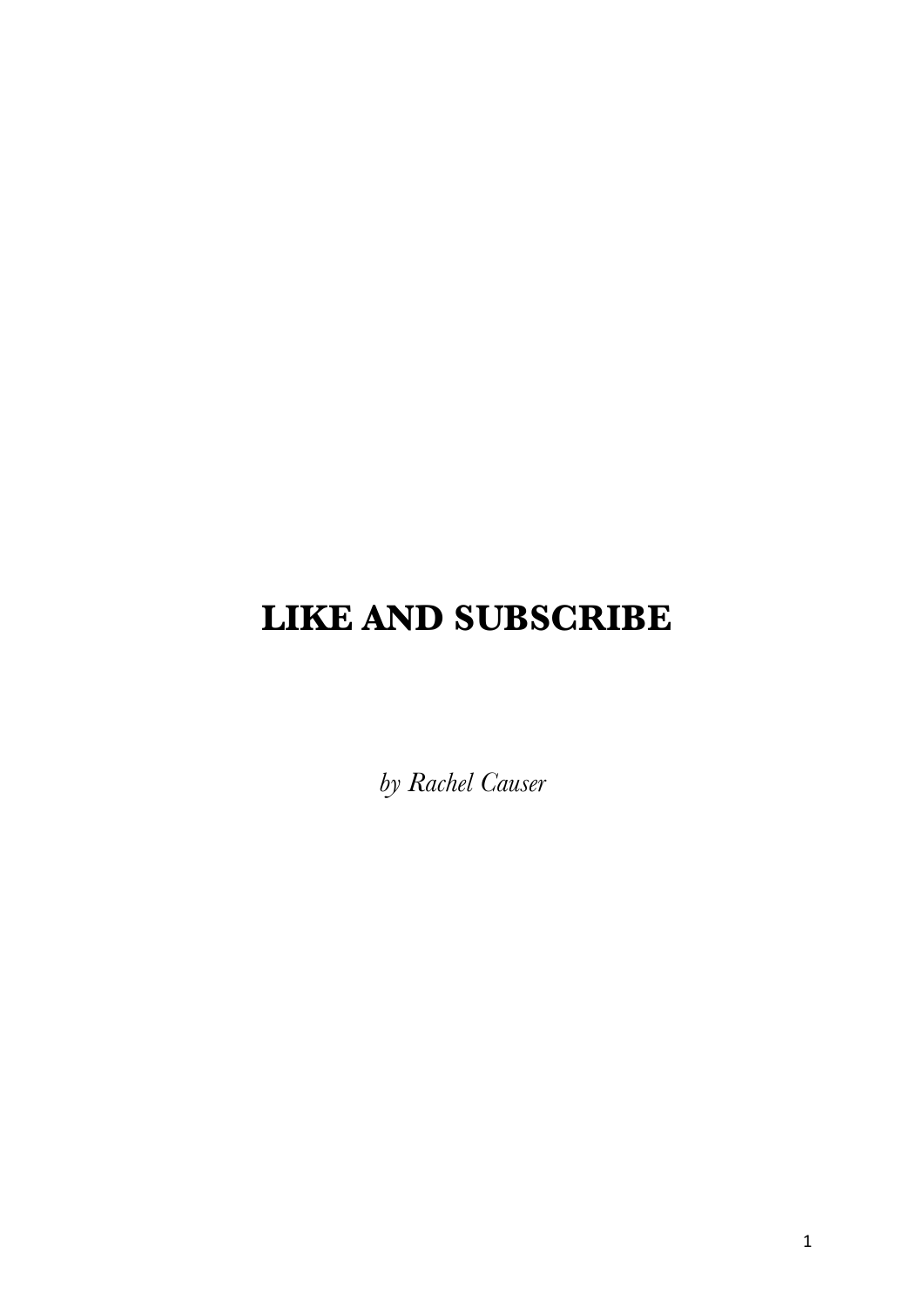#### **Characters**

**Polly** – *female, twenty-eight* **Kas** – *female, twenty-nine*

Where possible, the company should reflect a diverse society. All roles can be played by actors of any ethnicity.

### **Notes on the Text**

- / Indicates an interruption
- …. Indicates a broken or unfinished thought
- Indicates an abrupt halt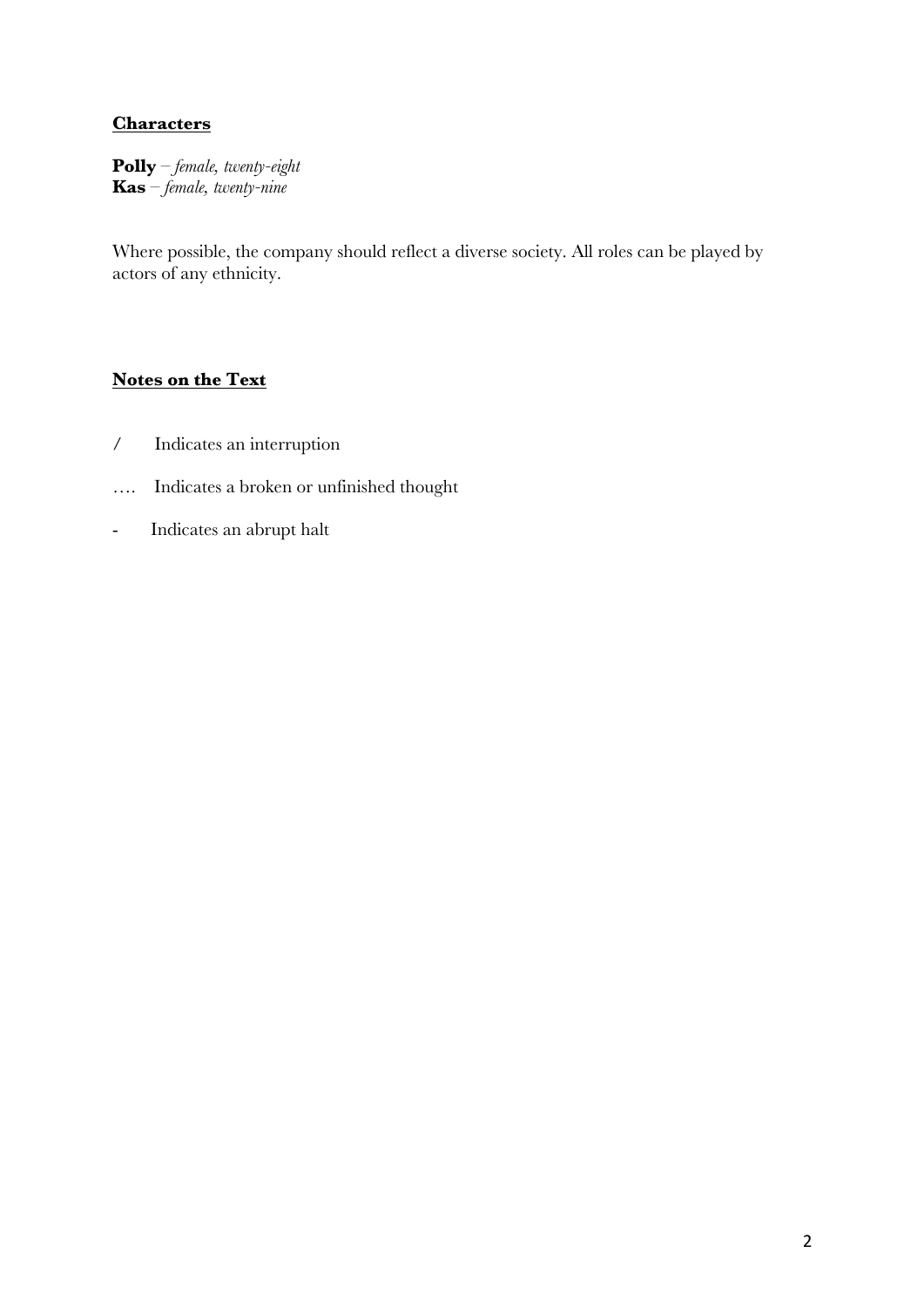*POLLY is sat at a table with two chairs. She is working on her laptop which is connected to two microphones, one facing towards her and one facing away. Occasionally she tests the sound by speaking into the microphone, listening back through some headphones, then adjusting the microphone.* 

**Polly** – Test, test… One, two, three… One, two…. Urgh.

*She takes a sip from a mug on the table, clears her throat again, frustrated and then begins to warm up her voice.* 

**Polly** – Puh, puh, puh, muh muh muh muh, kuh kuh kuh, la la la, ruh ruh ruh, mmmm. One, two, three. One, two. One, two.

*She adjusts the microphone once more then begins to speak with a large false smile and a slightly higher pitched, friendly-sounding voice.* 

**Polly** – Welcome back my loyal podsters, did you miss me? I missed you. I know I'm a little late with posting this week, naughty me, but I know you'll all forgive me when you hear the theme of the week. It's a good one if I don't say so myself. This week on Polly's Positivity Pod we are talking about the power of positive memory. Told you! It's a good one. And today I will be nattering away to my oldest and closest fri-

*Pause. Her face drops for a moment, she clicks the laptop, resumes her smile and begins again.* 

**Polly** – And today, I will be talking to my friend Kassandra about the good old days, growing up together and all the trouble we used to get ourselves into. I really want to explore how friendships can endure, can survive, can thrive on the positivity of these shared experiences. I have the answers podsters, all you need to do… is listen.

*Satisfied with this, POLLY resumes working on her laptop until there is a knock at the door. POLLY gets up and answers it. KAS enters.* 

**Polly** – Kas! Hi, Hello! It's so /so good to see you.

*POLLY's immediately hugs KAS. She hugs her for a bit too long. KAS is taken aback.* 

**Kas** – /Wow… Hey Pol, how's it go- how are you?

*POLLY continues to hug her, softly exhaling, which KAS finds increasingly awkward.*

 $Kas - Um...$ 

**Polly** – So so...so good to see you. Thanks so much for agreeing to do this.

*POLLY sighs loudly and lets go of KAS.*

**Polly** – God, how long has it been, four, five months? Come on, come and sit down, do you want a drink? Something to eat?

**Kas** – I think it's been about a year actually, give or take.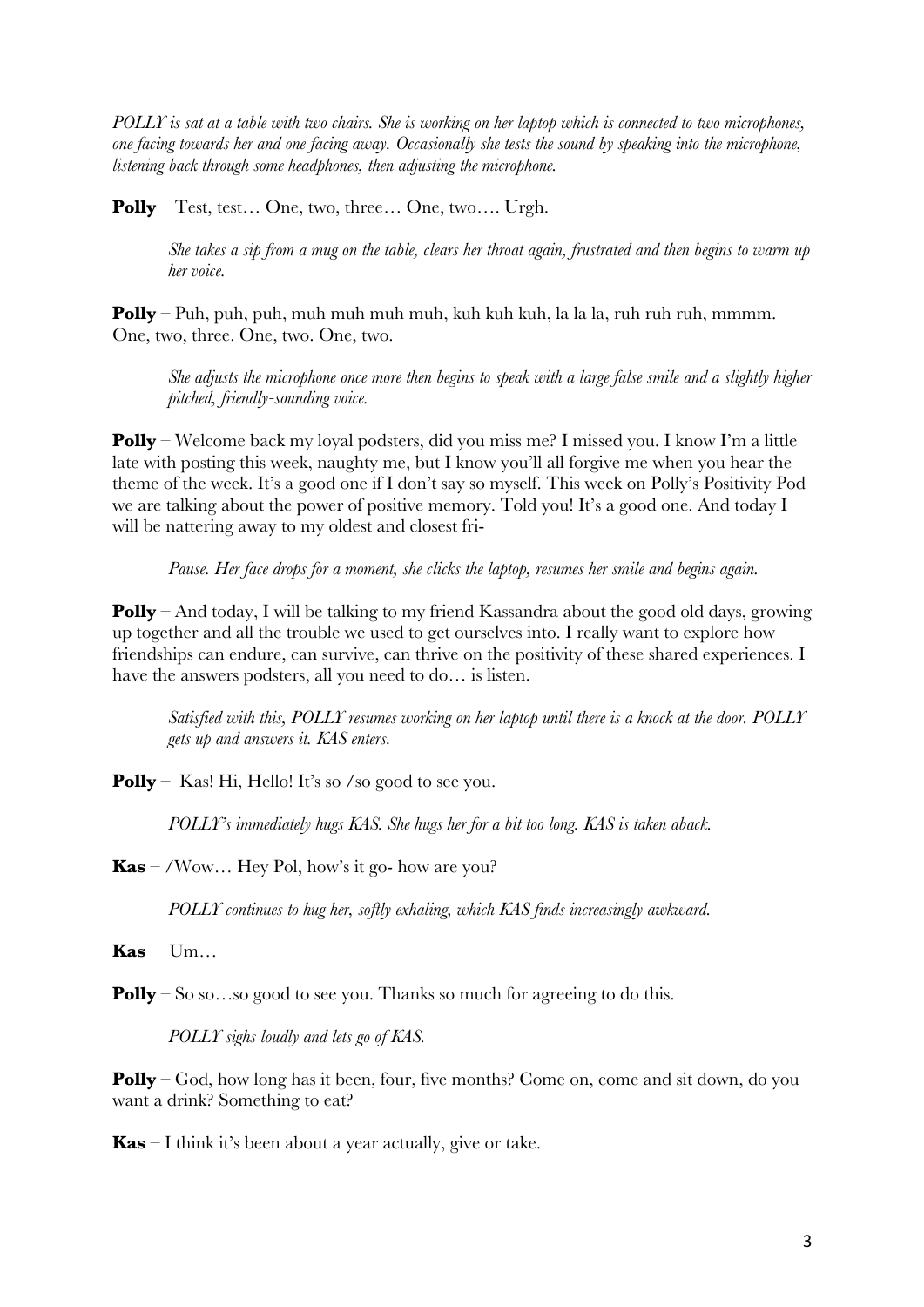**Polly** – No way, no no no, no it has not!

*Beat.*

**Kas** – A drink would be – what are you ha-

**Polly** – I'm on a bit of a health kick actually, so I'm on the matcha and camomile, I just find it so calming, I really do.

**Kas** – Oh, yeah, okay that sounds… healthy.

*KAS sits down.*

**Polly** – But you can have whatever you like – I also have a blend with Manuka honey?

**Kas** – No, the first one sounds great honestly, thanks.

**Polly** – Sure, great. Coming right up.

*Long Pause. POLLY exits to make the drink but can still be heard from offstage. KAS looks as if she struggling for something to say.*

**Kas** – So, this place is nice. You must doing well, Pol? Really well.

**Polly** – *(shouting from offstage)* Ohhhh, you know.

 $\textbf{Kas}$  – I don't really, is this all from the podcast stuff?

**Polly** – It's only really taken off in the last six months to be honest, it's all happened so fast. One minute I'm just recording myself talking about the importance of breathing and now here I am!

*KAS smiles slightly.* 

**Kas** – I didn't know people needed podcasts on the importance of breathing? I thought that was kind of the one thing that people were pretty secure on the reasoning behind!

*Pause. POLLY doesn't laugh from off-stage.*

**Kas** – Uh, I just mean, I didn't think there was much money in that? Being free and all.

**Polly** – There's actually a lot more to it than just chatting and posting, I get sponsors, investors, advertising – I had a call from L'Oréal literally last week begging me for my midshow slot.

*POLLY re-enters, holding a mug.* 

They're trying to re-brand after the whole testing shampoo on pigs thing I think – and who I am to stand in their way!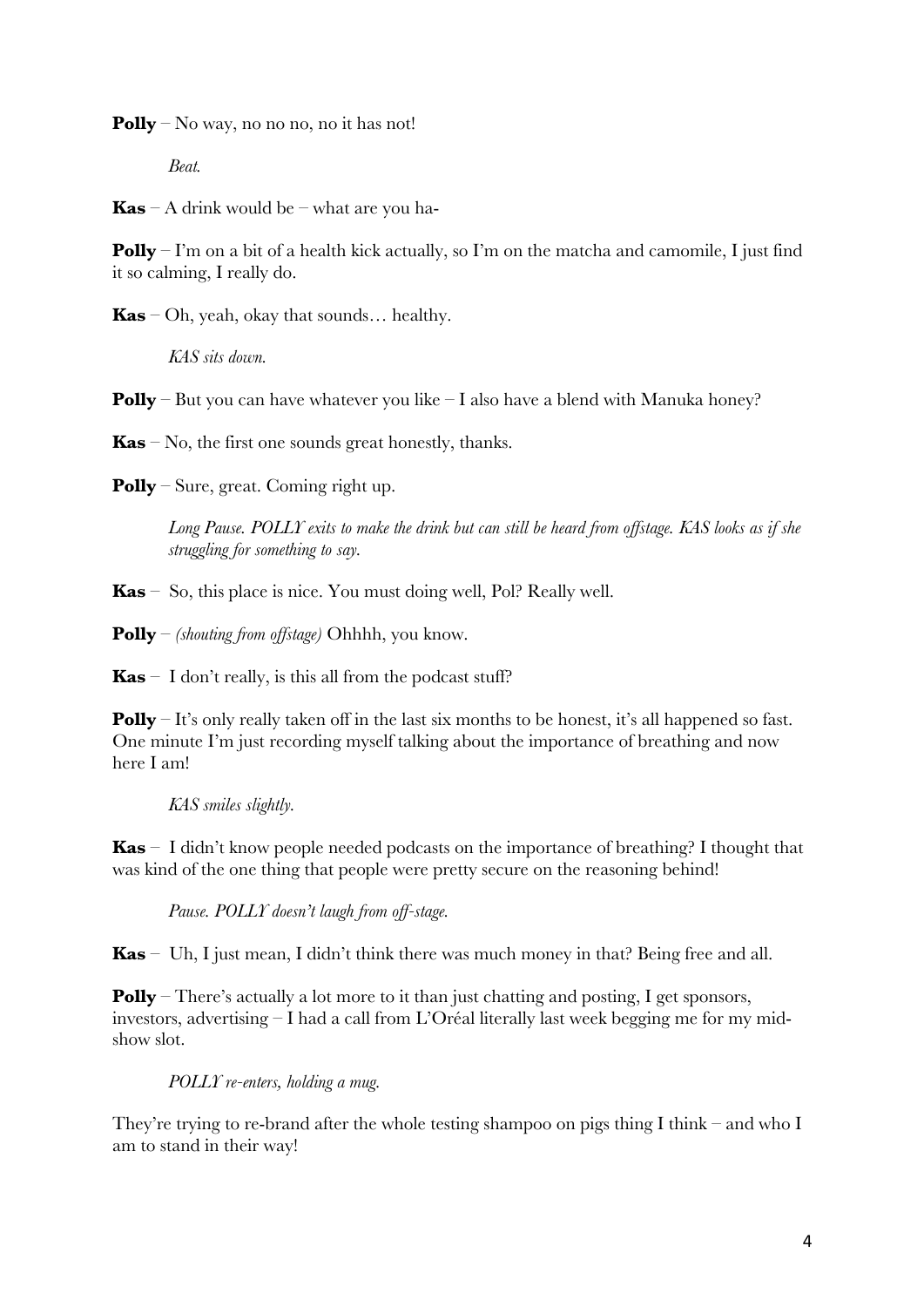$\mathbf{Kas} - \mathrm{No}$ , right, yeah...

*Pause.*

**Polly** – I'm a bit of a personality really. Positivity is really on trend.

*POLLY hands the mug to KAS, who tries to stifle a laugh then looks at POLLY, who isn't laughing.* 

**Polly** – I know what you're thinking but you know, I've actually had letters from people saying that I've really helped them, that when they had nothing, I was - my podcast was there for them.

**Kas** – That's great.

**Polly** – How about you – are you still at... you still work for? You know – where you were before…

*Beat.*

**Kas** – Yep still there. I like the people and the whole routine and after everything happened, you know, I just kind /of needed

**Polly** – /Totally. Definitely.

*Pause.*

**Polly** – God, has it really been a year?

**Kas** – It has, yeah.

**Polly** – Where does the time go, ey?

*Pause.*

**Polly** – So shall we get down to it then, recording? I can't wait to have a proper chat with you.

**Kas** – Right now? Don't you need to um –

*KAS gestures to the laptop.*

**Polly** – Nope, all done.

**Kas –** Okay, cool, is there anything special I need to do, like with the microphone and how I'm speaking… and the…um...

**Polly** – Just be yourself okay, just be natural. Don't even think about my listeners... even if there are four-hundred thousand of them.

**Kas** – Fuck off!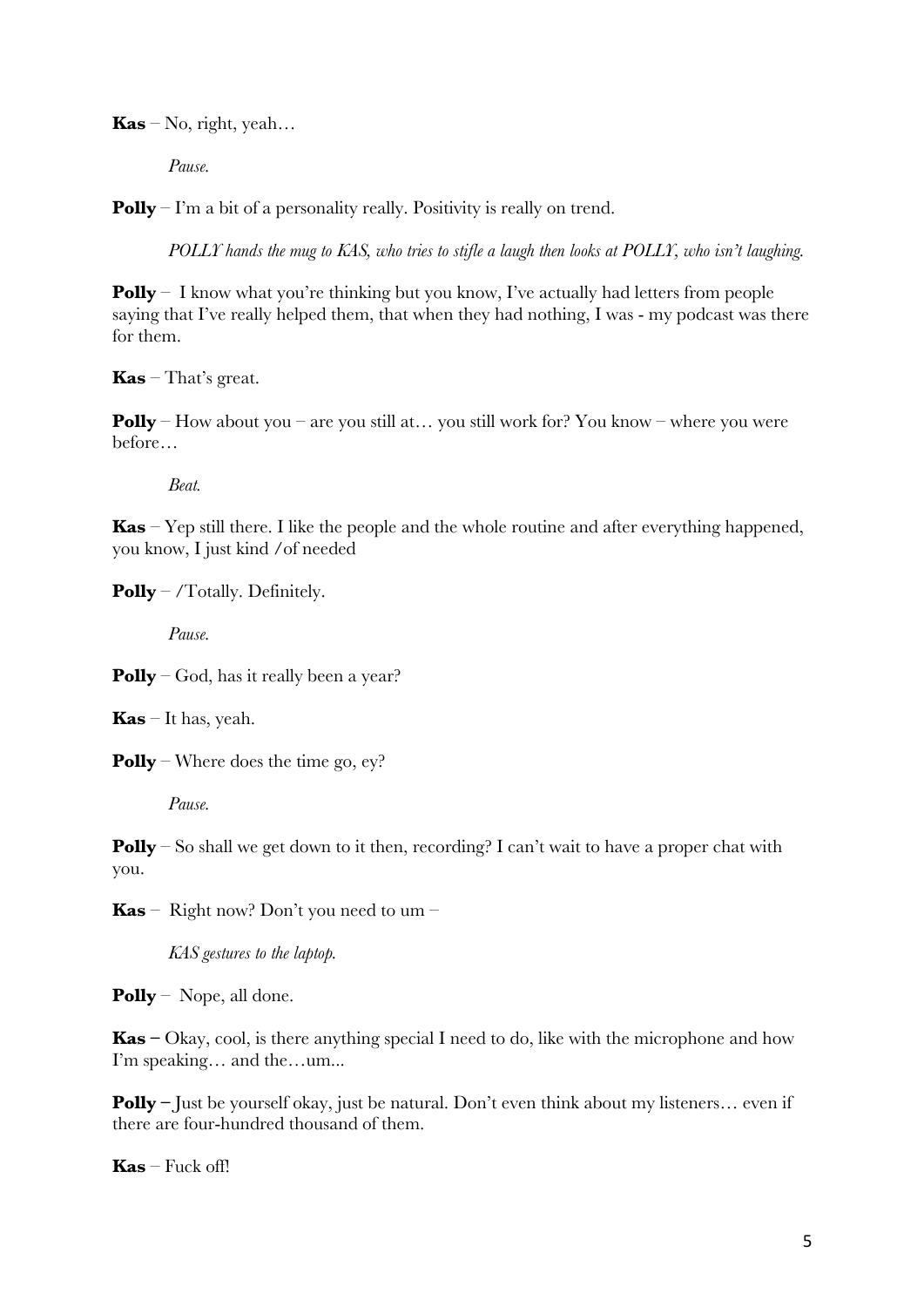**Polly** – Oh and no swearing please – not really the vibe of the show okay?

**Kas** – Yep, got it. Sorry.

*POLLY sits down at the table opposite KAS. She clicks for a while on the laptop.* 

**Kas** *–* Four-hundred thousand people though…

**Polly** – I know I know. Okay, are you ready?

- **Kas** Yeah, I mean, I think so, just talk into here? *KAS gestures to the microphone facing her.*
- **Polly**  That's the one.
- **Kas**  Okay yes, I'm ready.

*POLLY clicks the laptop and begins talking in the higher-pitched podcast voice that she used previously. KAS looks slightly alarmed and amused by this.* 

**Polly –** Hello my podsters I am back and I am joined by the one, the /only

**Kas** – /Is that, um, sorry, sorry.

*POLLY clicks the laptop again to stop recording, a bit harder this time. Her voice returns to normal.*

**Polly** – Kas, I have to do a little intro okay, it's just the format – they don't know who you are.

**Kas** – No I get it I'm sorry, sorry. It's just uh-

**Polly** – What is it? Just what?

**Kas** – It's just you're doing this thing, like a weird voice thing…

**Polly** – No I'm not, that's how I speak.

**Kas** – Well, no, this is how you speak… You /just sounded a bit…

**Polly** – /For god's sake Kas.

**Kas** - No look, I'm sorry, go for it again, I won't interrupt, you're right.

**Polly** – Okay?

**Kas** – Yes, okay.

*POLLY clicks the laptop and begins talking in the voice again but seems slightly more aware of it.*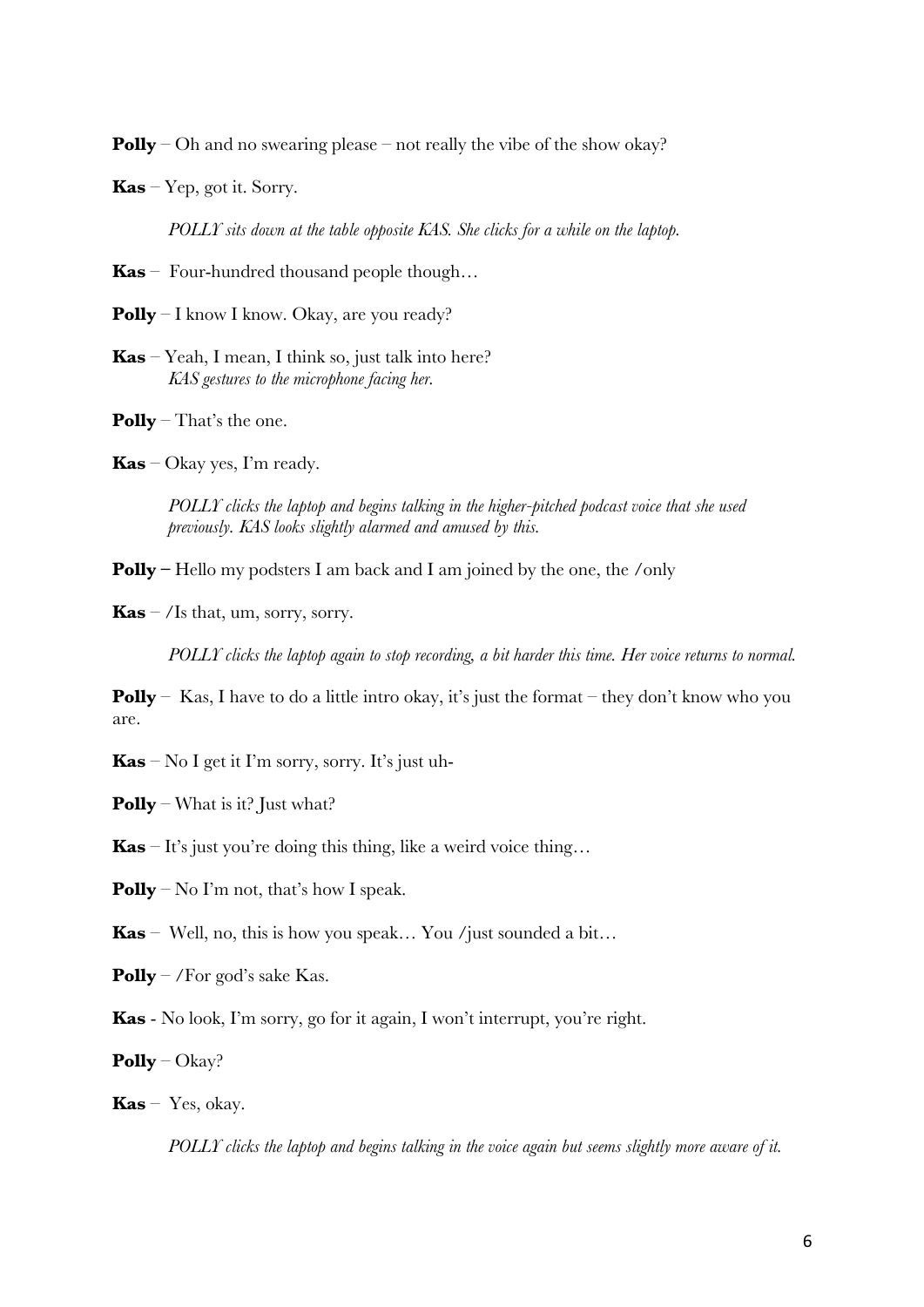**Polly** – Hello podsters, I am here, back in your lives and I am joined here by my old pal, Kassandra Jones. Hello Kas, how are you today?

**Kas** – I'm, um, I'm great thanks, thanks so much for having me this is –

**Polly** – God, such a massive pleasure, honestly, we were just chatting about how long it's been, weren't we?

**Kas** – Yes we-

**Polly** – So long... and we used to get up to some proper mischief back in the day, didn't we? We were little terrors!!

**Kas** – We were, we were.

**Polly** – Do you remember that one time in Newquay when we went to that beach at like two in the morning and we went skinny dipping?

**Kas** – Yeah, yes that was-

**Polly** – What were we like ey?!

**Kas** – You were great fun that trip, although I seem to remember there was a lot of holding your hair back while you sicked up about four bottles of Apple Sourz thoug-

*POLLY clicks the laptop and stops recording.* 

**Polly** – Actually, it might be better if you didn't mention things like that... it's not really my image these days. Don't want anyone writing in saying I've influenced their daughter into binge-drinking or something you know? Sorry.

**Kas** – But it's what happened?

**Polly** – I'm aware.

**Kas** – You were sick like thirty times that trip, it was impressive.

**Polly** – Kas. I know. Just... less of the vom-talk okay? Let's go again.

*POLLY clicks the laptop and the recording begins again.* 

**Polly** – Do you remember that one time in Newquay when we went to that beach at like two in the morning and we went skinny dipping?

*Beat. KAS looks at POLLY, who nods at her encouragingly.* 

**Kas** – Yep, I do.

*Pause. POLLY makes a gesture that implies KAS should say more.*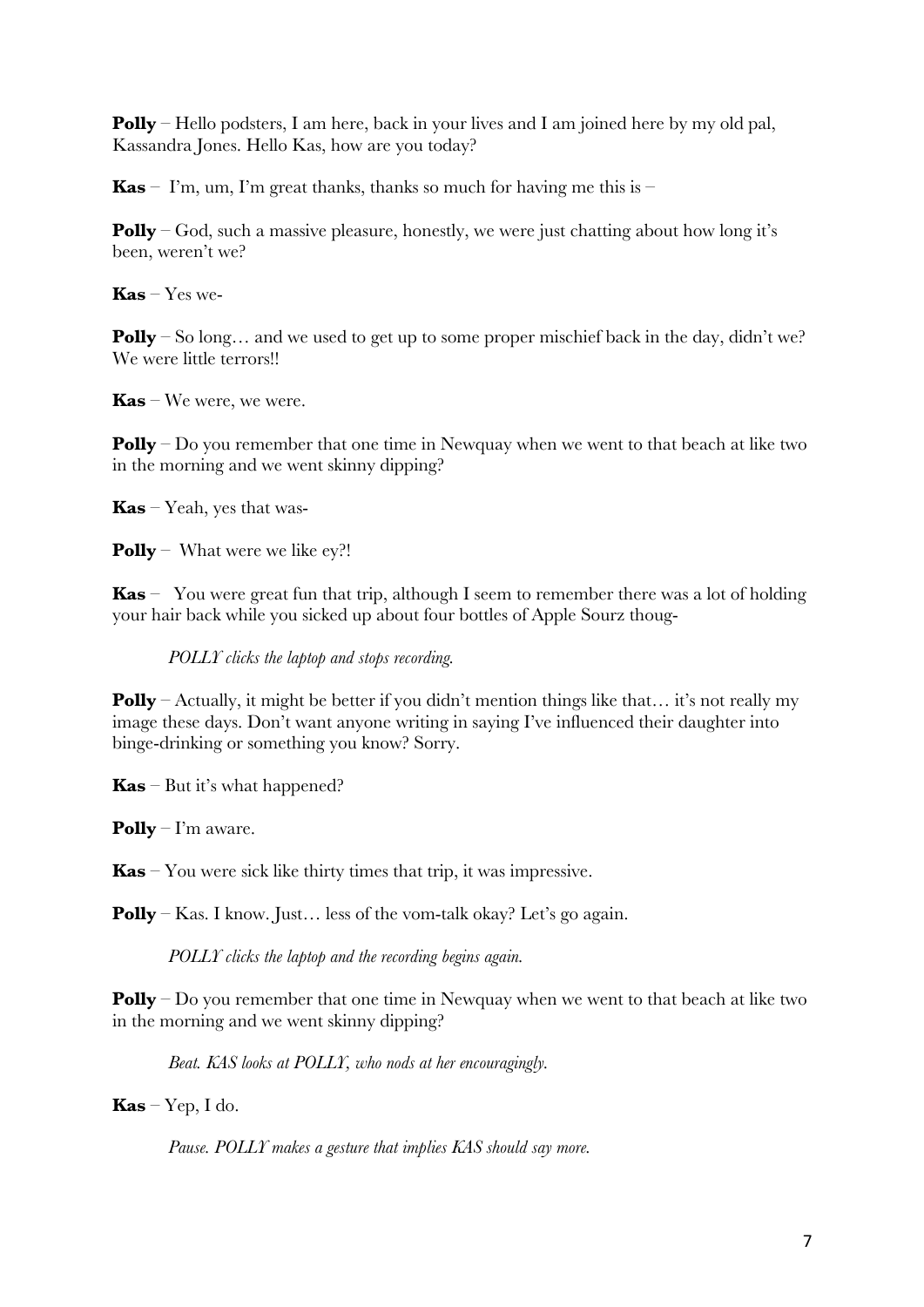**Kas** – Those were… good times.

**Polly** – So good. You know, I often say on this podcast that the memories we have from our childhoods really shape us as people, you know? Like I don't think I'd be the person I am now without you.

**Kas** – Really?

**Polly** – Totally, you and your family. I was so negative before, so bogged down with silly fears and self-doubt. You guys saved me, really.

**Kas** – Oh, I – well, yeah, that's, I didn't know but that's amazing. Thank you.

**Polly** – No… thank you…

**Kas** – Um, you're welcome…

*Beat.*

**Polly** – I always loved it over at yours. Your mum to call us Thelma and Louise, didn't she?

*Pause. KAS looks uncomfortable.* 

**Kas** – She um, yeah, she did.

**Polly** – You know, she was an amazing woman, Kas, she really was. I remember she always used to help me with my homework after school when I was struggling and who could forget her cooking? What was that thing she used to make – that chicken dish with the mushrooms and the bacon – uh god, it was sooo good. What was that? It tasted like home.

**Kas** – Um, it was – uh... Look, sorry can we –

**Polly** – Can we what?

**Kas** – Can we stop the thing - can we stop for a sec?

*POLLY sighs and clicks the laptop again.* 

**Kas** – Sorry, it's just um, I wasn't actually expecting to talk about that today – you know about mum and everything.

*Pause.*

**Polly** – Oh right, well yes, sorry – I thought um, well we have so many great memories of her and well, I thought you might have guessed with this being a positivity podcast, and you've been so brave through everything and I just thought you'd have some insight into positivity in the face of the ultimate… negative… force.

**Kas** – Are you trying to say the word death?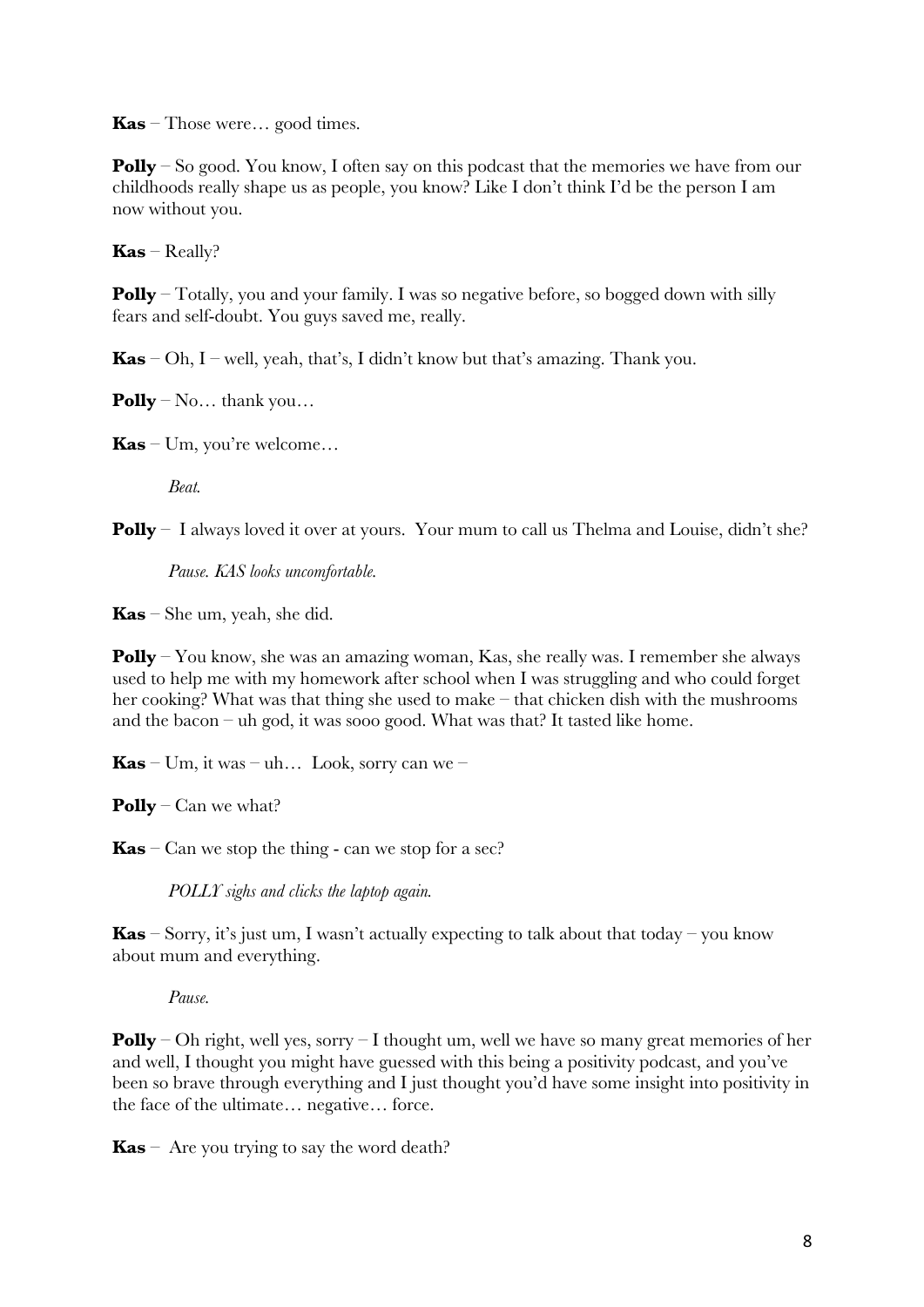**Polly** – Well, I didn't want to actually say it.

**Kas** – Polly, it happened, she died. It's fine. / It's just

**Polly** – / Well if it's fine then I don't see why you can't talk about it with me!

*Long Pause.*

**Polly** – I'm sorry, I didn't mean to ambush you.

*Pause*

**Polly** – We don't have to do this at all if you don't want to. But I do think it would help people. And maybe it would help you. It's been a while now and I feel like you maybe, like, isolated yourself a little and I don't know. I just…

*KAS looks at POLLY for a moment.* 

**Kas** – Fine, we can do it.

**Polly** – Seriously?

**Kas** – But I'm not sugar-coating it for you.

**Polly** – Fine, that's fine.

**Kas** – Good.

*Pause.*

**Kas** – Press the thing then.

**Polly** – Oh yeah right. Ready? We can go from the bit where I mentioned the chicken?

**Kas** – Sure.

*POLLY clicks the laptop and begins recording, this time the change in her voice is less noticeable.* 

**Polly** – So, um, your mum, she used to do this amazing chicken dish, with like mushrooms and bacon and-

**Kas** – Hunters' chicken.

**Polly** – That's it! Delicious.

**Kas** – It was my favourite too.

*Beat.*

**Polly** – How has your dad been handling it?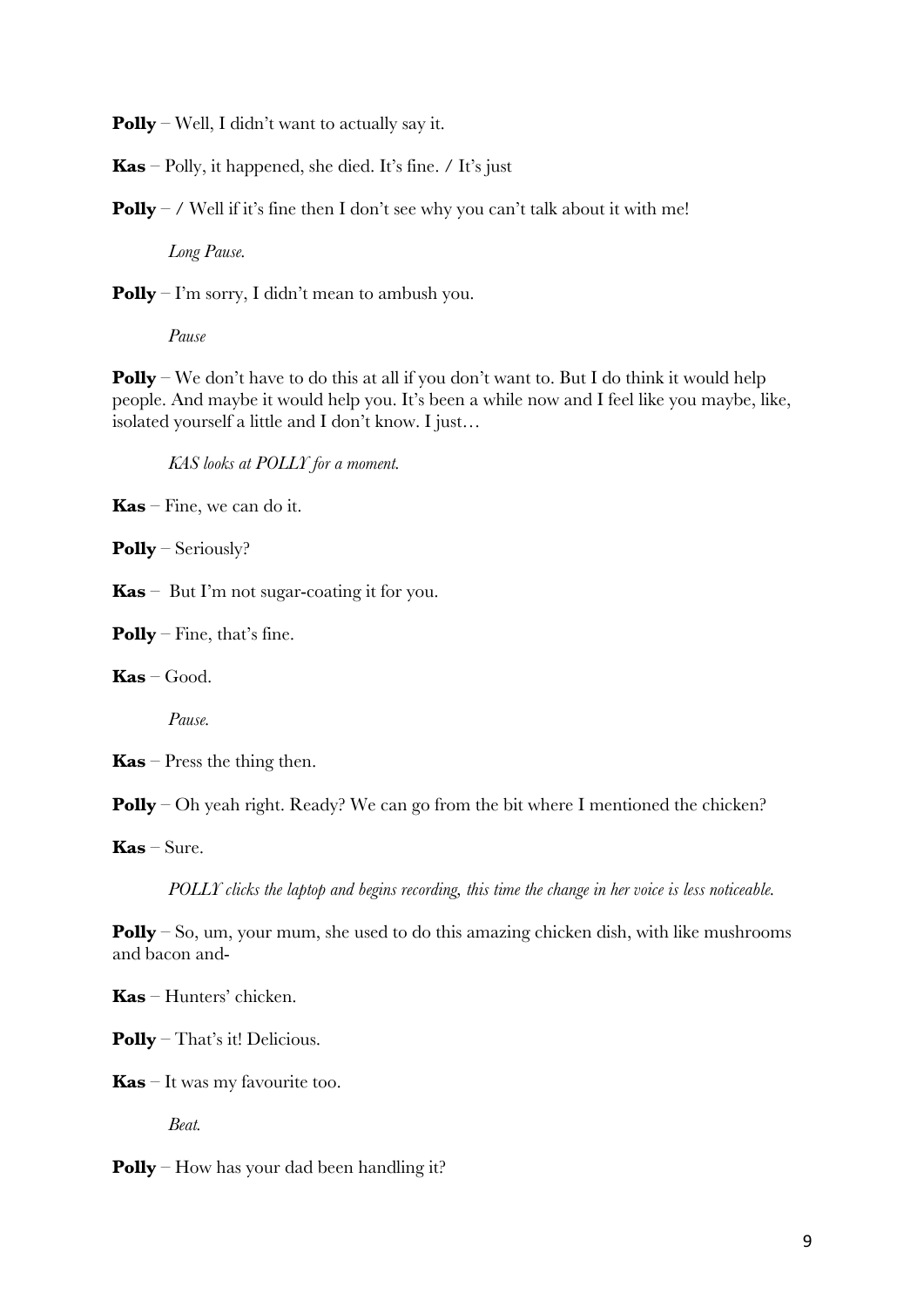**Kas** – He's better than he was, he acted like he was okay for a long time, pretended, which was… odd. I'm not sure why he did that.

**Polly** – Sometimes pretending feels easier.

**Kas** – Easier for the person pretending you mean.

**Polly** – I feel like if you pretend for long enough sometimes you can kind of trick yourself. Trick yourself into thinking a different way, a positive way – maybe he was doing that?

**Kas** – Maybe.

*Pause.* 

**Polly** – How about you?

**Kas** – Me what?

**Polly** – Well how did you – how have you been doing?

**Kas** – Alright, I guess, considering.

**Polly** – Right, right.

*Beat.*

**Kas** – It was awful for a while. Really bad. I found it hard to get out of bed in the morning.

**Polly** – I'm sorry.

**Kas** – Thanks.

**Polly** – No, really.

**Kas** – It's not your fault.

**Polly** – No but…

**Kas** – But what?

*Pause.*

**Kas** *–* But what, Pol?

**Polly** – Well, I guess I could have reached out more.

*Beat.* 

**Kas** – You guess?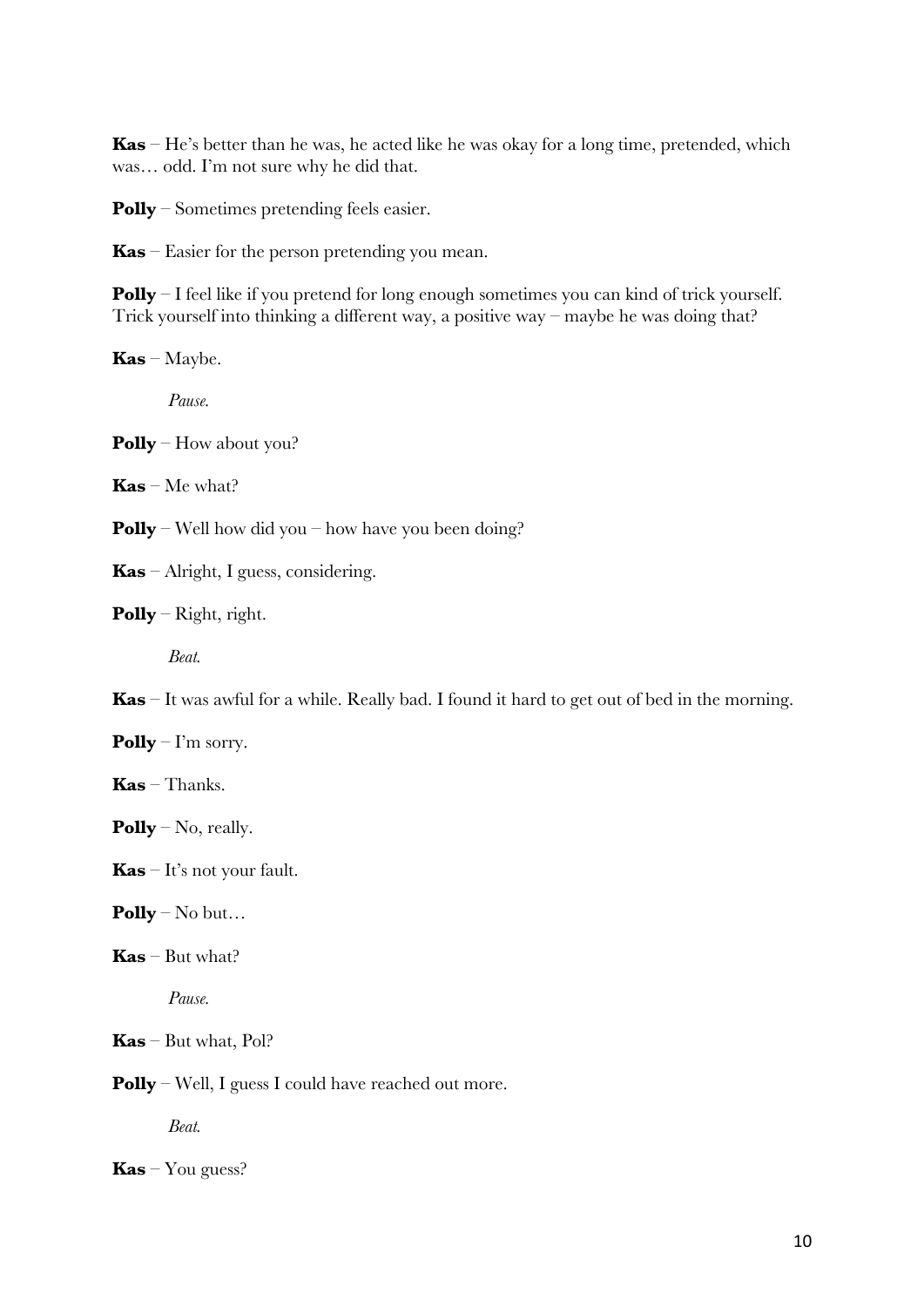**Polly** – I should have. I know that.

**Kas** – But you didn't.

*Long Pause.*

**Polly** – Well I um…

 $Kas - Yes?$ 

*Beat.*

**Polly** – I found it difficult.

**Kas** –  $\gamma$ *ou* found it difficult?

**Polly** – I did, yeah.

**Kas** – That's rich.

**Polly** – What?

**Kas** – Difficult? Seriously? How's that?

#### **Polly** – I-

**Kas** – How was my mum dying difficult for you, Polly? How? Tell me how that impacted you and your life at all?

## **Polly** – We-

**Kas** – You found it *difficult*, did you? Surely all your different tea blends and yoga retreats were enough to get you through such a difficult horrible ti-

**Polly** – It's because you stopped talking to me! You! You just cut me out! How could you do that!? When I missed her too.

*Pause.*

**Kas** – Yeah well you started talking to four-hundred thousand other people, it's not like you were lonely, was it?

#### *POLLY is visibly upset.*

**Polly** – You really think that it didn't impact my life? You just... I remember calling you and you spoke to me like  $a$  – like a stranger. I knew you were sad but you said it wasn't a good time so many times that I felt so completely… so…

*Long Pause. KAS looks at POLLY, who is now looking at the floor.*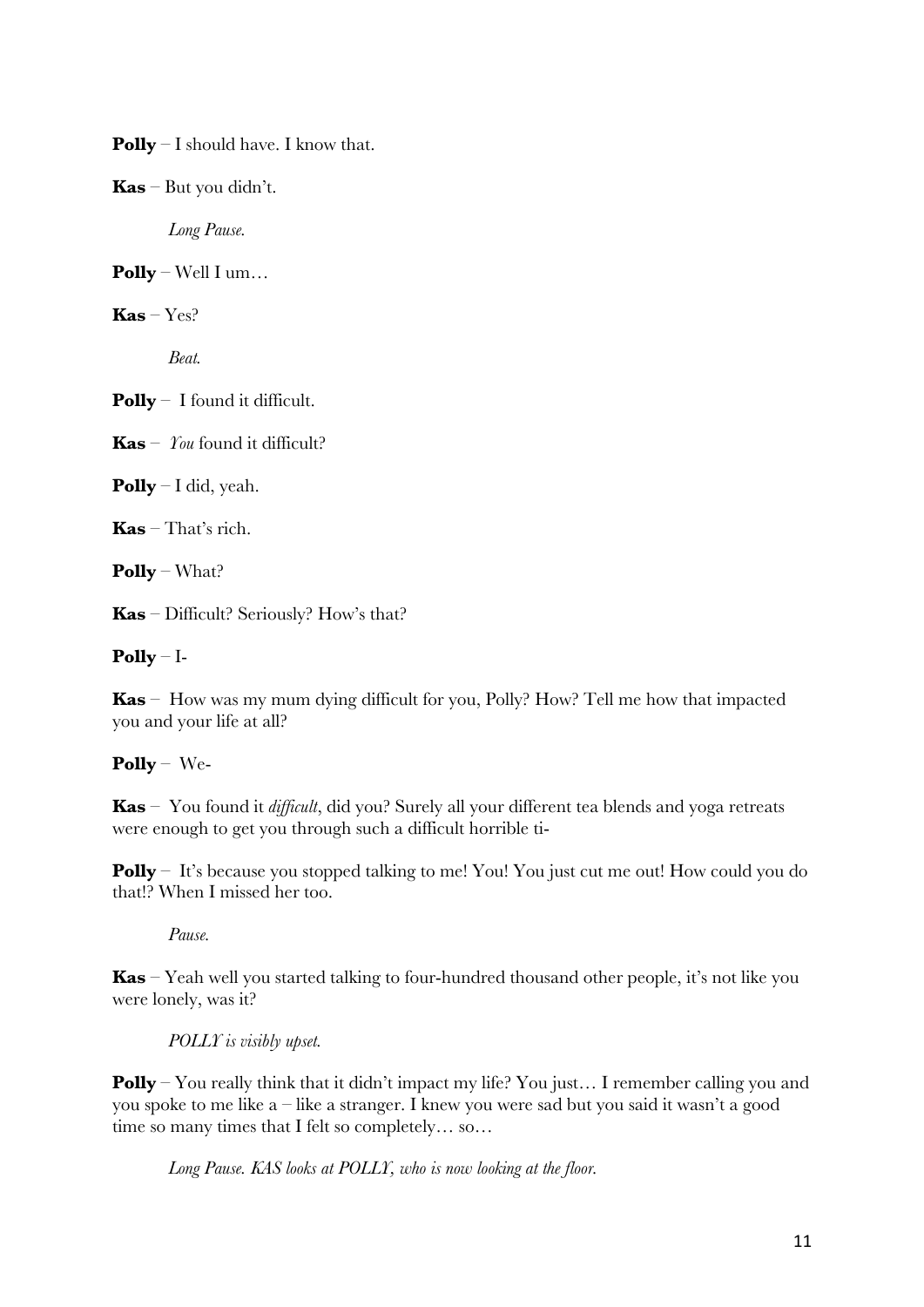**Kas** – We can stop recording if you want?

**Polly** – Was I really that bad?

**Kas** – No, look -

**Polly** – Was I?

**Kas** – No it wa-

**Polly** – I should just have kept trying right?

**Kas** – I just didn't have the energy to be fine or happy for you back then. I wasn't. I couldn't think about her.

*Beat. POLLY puts her head in hands.* 

**Polly** – Fuck.

**Kas** – You swore…

*POLLY looks up again and speaks pointedly into the microphone.* 

**Polly** – Well, fuck it! Fuck fuck fuck. I fucking fucked it up, didn't I? I made you feel like... fuck!

*KAS laughs.* 

**Kas** – It's okay, really.

**Polly** – It's not, Kas.

**Kas** – Well alright it's not, it wasn't fine, but this is helping. Seeing you today is helping a lot, I knew it would. Even if you were putting on a stupid voice.

**Polly** – Really?

**Kas** – Yeah, it's a really stupid voice, just objectively you'd be better off-

**Polly** – No, I mean really, this is helping?

**Kas** – Yeah. Must be all those 'positive vibes' flying my way...

**Polly** – You know there is actually science and studies to back up the power of positi-

**Kas** – Alright, don't push it…

**Polly** – Okay, okay.

*Pause.*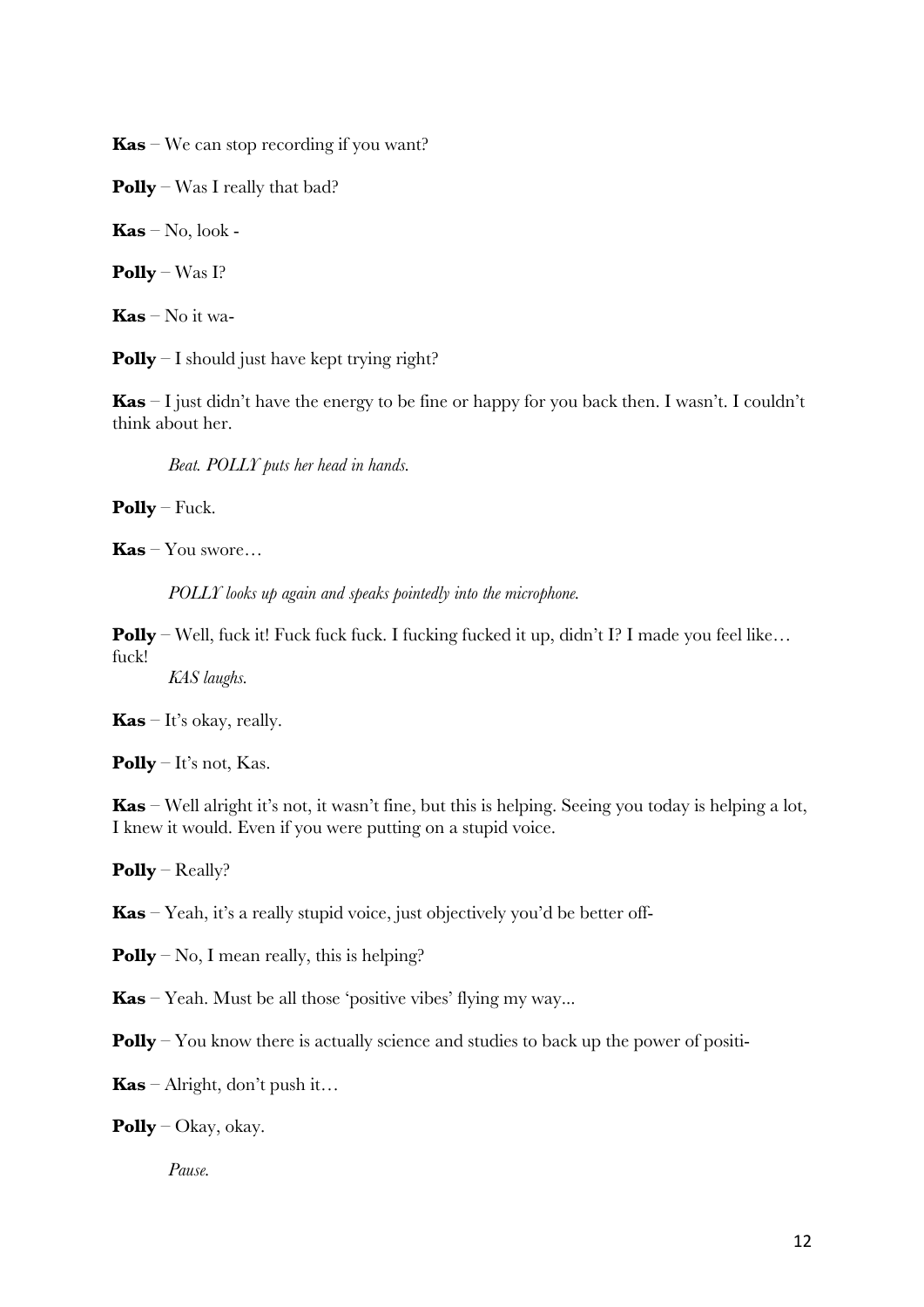**Kas** *–* I did stop talking to you. I did. I stopped talking to everyone for a while.

**Polly** – I just didn't want to keep bothering you. Reminding you of-

**Kas** – I know that.

**Polly** – I'm sorry.

**Kas** – Me too.

*POLLY smiles. KAS smiles back.* 

**Kas** – Can I talk about the time you pissed yourself after downing Cherry Lambrini at Samantha Richards' house /now?

*POLLY quickly stops the recording. KAS laughs.* 

**Polly** – /No… no no. No.

**Kas** – Thought not.

*Pause.*

**Polly** – I didn't want to ask you along to just do the podcast you know. I was just afraid you wouldn't want to come if you knew it would just be me you would be talking to.

*Long Pause.*

**Kas** – It's the anniversary next week, of Mum... Do you want to do something?

**Polly** – Oh, yeah! I mean, if you'd want to spend it with me, then yes, yes of course!

**Kas** – Great.

**Polly** – I know this great Pilates place, it has such a soothing energy, really-

**Kas** – No offence but could we not do that… just like, literally anything else.

**Polly** – Yeah, no, of course.

*Pause.*

**Kas** – You can't really upload that chat we just had, can you?

**Polly** – I don't know, it's a quite short…like maybe forty minutes too short… and I did say fuck all those times.

**Kas** – Why don't I come back next week then? Try it again. I'll think of some stories about mum or something.